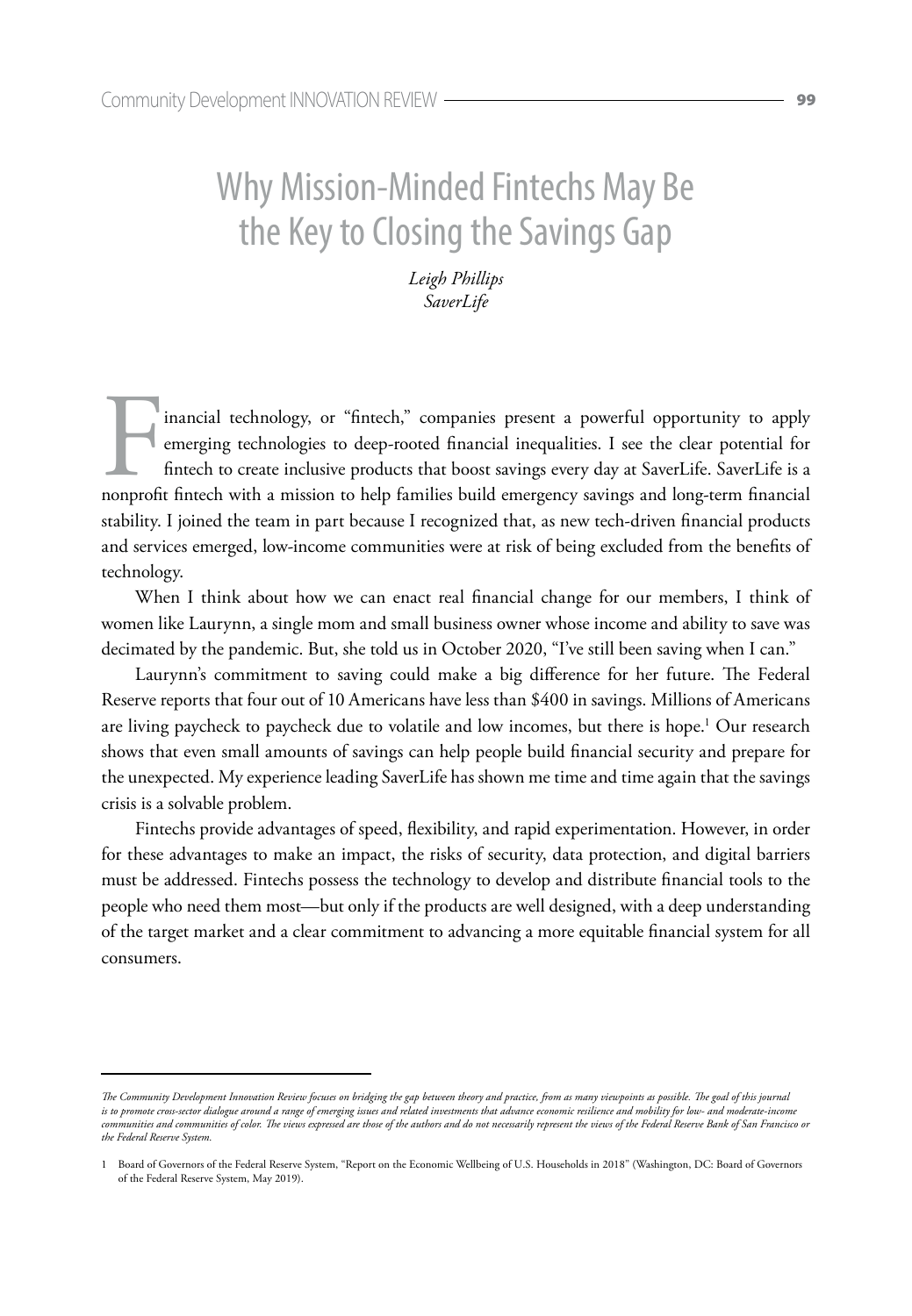## **Nonprofit Fintech Organizations Are Uniquely Positioned to Build Financial Security**

A 2017 research paper from Harvard University estimated that fintech products could address the needs of up to 15.6 million low-income workers in need of a savings safety net.<sup>2</sup> Mainstream financial institutions are not always well equipped to meet the savings challenges people with low and volatile incomes face. Fintechs have an ability to rapidly design products that can be customized to a user's location or financial situation. A reliance on traditional financial products, bricks-andmortar locations, and valuing profit over mission limits the ability of these institutions to drive true systemic change.

This is especially true in regards to closing the racial wealth gap. Historically, policies and financial institutions have excluded people of color from wealth-building opportunities through overt practices, such as redlining, and requiring people in lower-income areas to maintain an unrealistically high balance. The racist legacies of these long-standing policies have locked millions of Americans out of opportunities for economic security and prosperity. Today, a white family holds nearly 10<sup>3</sup> times the wealth of a Black family, partly because they are more likely to own homes and/ or receive an inheritance or gift.<sup>4</sup> Fifty-nine percent of SaverLife members identify as people of color. Everything we do is aimed at closing the wealth gap these members face by meeting their specific financial needs.

Nonprofit fintech organizations are particularly well suited to meet these needs because we prioritize impact over profit and are specifically working to build solutions for populations traditionally excluded from products designed to build wealth.

## **Why Technology Is Effective at Boosting Savings: Technology Allows Rapid Scaling**

#### *Reason #1: Speed*

## *Technology allows for small teams to respond quickly and at scale.*

Fintechs have the advantage of speed, whereby small teams and relatively small investments go further to reach far more people than can be reached without innovative technology.

Nowhere was this more evident than in 2020, when the COVID-19 pandemic caused life—and incomes—to grind to a halt. Although many entrenched institutions took weeks to provide aid, fintechs were able to respond immediately to the economic consequences of the pandemic.

For example, SaverLife was able to leverage our payments technology to begin distributing one-time cash grants within three weeks of the first lockdown. Over 4,500 SaverLife members received cash grants between \$500 and \$1,000. Members used these grants to pay rent, buy groceries, and shore up their emergency savings. Those who received a grant were 104 percent more likely than

<sup>2</sup> Todd H. Baker, "FinTech Alternatives to Short-Term Small-Dollar Credit: Helping Low-Income Working Families Escape the High-Cost Lending Trap," *M-RCBG Associate Working Paper Series*, May 2017.

<sup>3</sup> Kriston McIntosh et al., "Examining the Black-White Wealth Gap" (Washington, DC: Brookings Institution, February 2020).

<sup>4</sup> Board of Governors of the Federal Reserve System, "Disparities in Wealth by Race and Ethnicity in the 2019 Survey of Consumer Finances" (Washington, DC: Board of Governors of the Federal Reserve System, September 2020).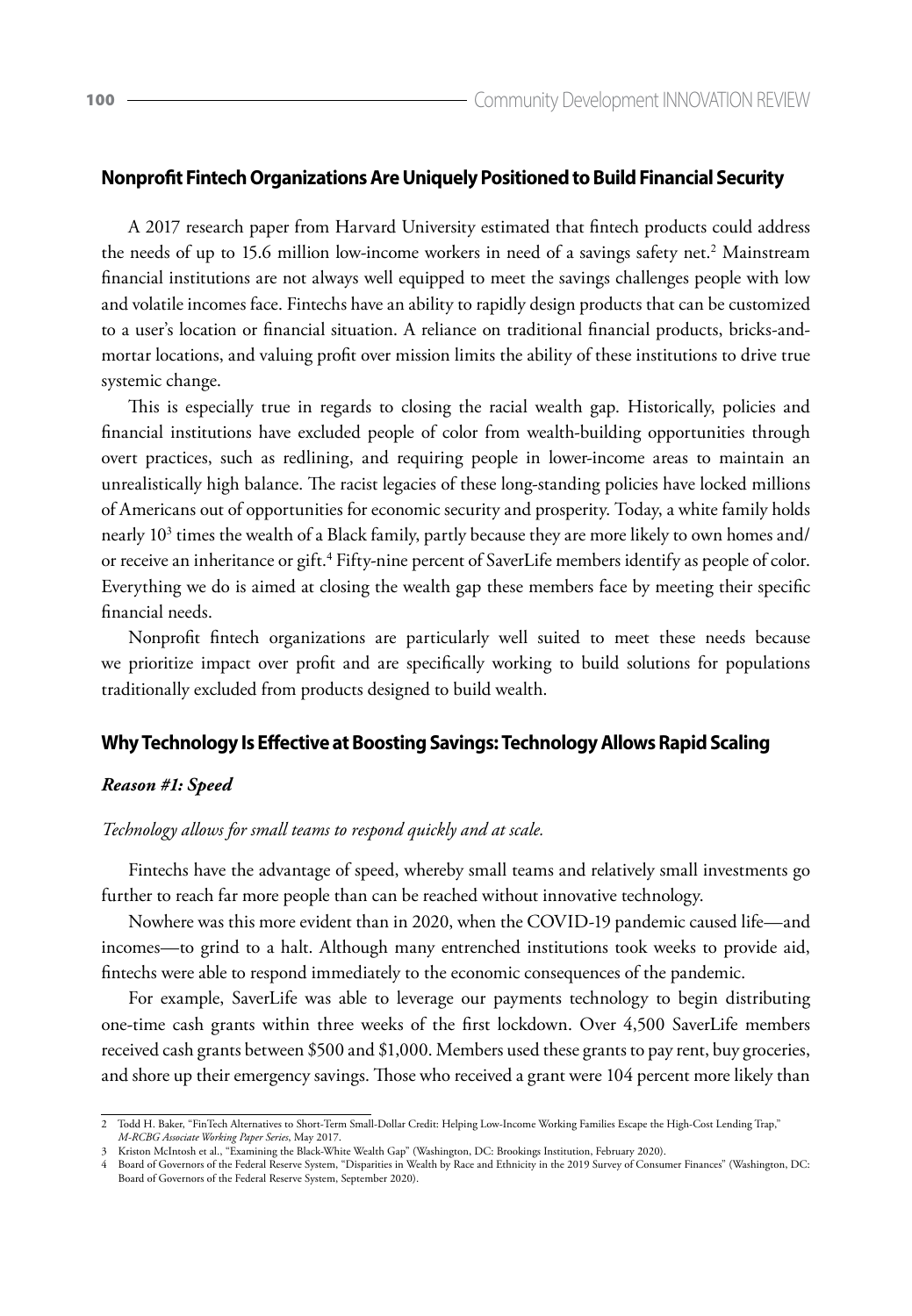those who didn't to increase their savings balance by \$100 or more in May 2020.<sup>5</sup>

Rachel, an office manager who lost her job when the pandemic began, used the grant to shore up her savings against future disasters. "I have been a regular saver, but I didn't have six months of living saved up or anything like that," she said.

The scalability of technology means that small, agile organizations can respond quickly to changing circumstances in order to meet consumer needs, whether by encouraging savings or responding to a global pandemic.

## *Reason #2: Flexibility*

## *Technology meets people where they are and gives users flexibility.*

In 2019, the Federal Deposit Insurance Incorporation (FDIC) published a paper finding that, while the majority of American adults have a bank account, there are still significant financial access gaps. The survey found that 5.4 percent of U.S. households were unbanked. This means that approximately 7.1 million households do not have access to a checking or savings account. This disparity extends to saving for emergencies. The survey found that only 26 percent of unbanked households had saved for an unexpected expense in the past year—compared with 66.4 percent of banked households.<sup>6</sup>

This lack of traditional banking products is even more prevalent among SaverLife members. Seventy-four percent of SaverLife members have a PayPal account, and 27 percent said they didn't have a traditional bank account. We committed to closing the racial wealth gap and using software that is inclusive of all financial management methods. Thus, when we learned about the financial management choices of our members, we incorporated PayPal into our onboarding process. As a result, we saw an immediate uptick in signups. Last year, we took this one step further and integrated software that allows us to offer prizes and savings matches via traditional banking methods, PayPal, Venmo, or a prepaid card.<sup>7</sup>

We also prioritize using marketing channels that will reach low-income women of color. SaverLife partnered with Fresh EBT, a mobile application that helps users manage their SNAP benefits, to advertise our program. This partnership has brought 210,000 members to our platform, many of whom are likely in need of innovative financial solutions.

Fintechs can create inclusive products that work for a range of circumstances, allowing consumers to weave together a bank-like experience even if they are unable or unwilling to access an account at a traditional bank or credit union. Technology can remove financial barriers by providing savings options to individuals, regardless of their banking choices.

<sup>5</sup> SaverLife, "A \$500 Lifeline: Pandemic Cash Grants Help Low-Income Americans Survive a Summer of Uncertainty" (San Francisco, CA: SaverLife, October 2020).

<sup>6</sup> Federal Deposit Insurance Corporation (FDIC), "How America Banks: Household Use of Banking and Financial Services." FDIC survey (Washington, DC: FDIC, 2019). 7 SaverLife and MetLife Foundation, "Design Matters: Testing Hypotheses Leads to Better Outcomes" (San Francisco, CA: SaverLife; New York: MetLife

Foundation, September 2019).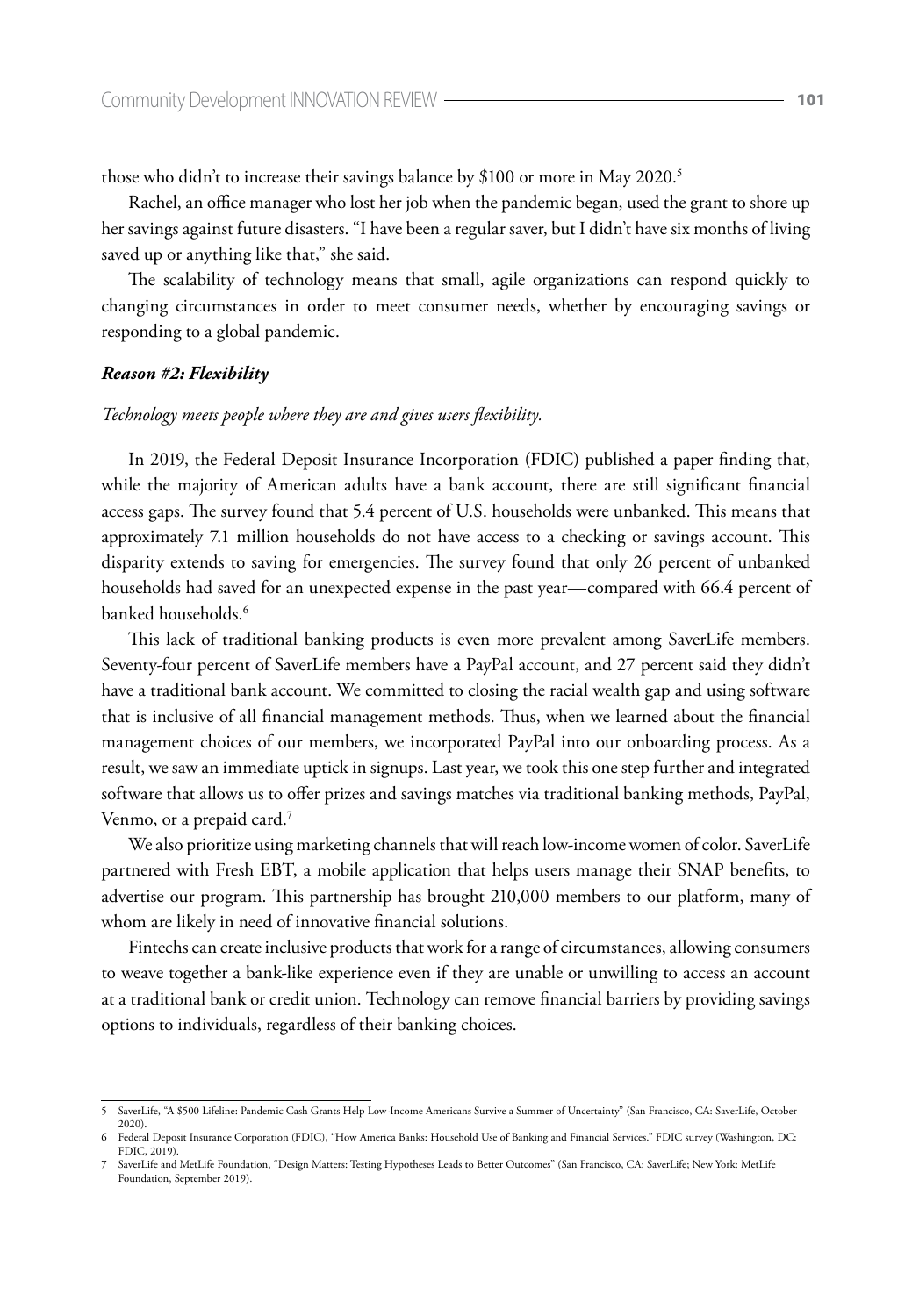## *Reason #3: Product Design*

*Technology makes it possible to easily conduct customer research, experiment with solutions for target groups, and segment users.* 

#### **Research**

Access to data on user behavior makes it possible for fintechs to conduct real-time research and quickly prototype new features and products that users need. For example, after discovering that members who joined SaverLife with less than \$100 in savings were far more likely to struggle to save, we conducted testing to see if automatically setting a customized, one-month savings goal would improve saving outcomes. Receiving this goal messaging improved the odds that a member would save \$100 in a month by 26 percent. As a result of these insights, we are implementing a welcome messaging program for all new SaverLife members.

This research can be conducted in a controlled environment and move faster than traditional research methods because of immediate access to data. This type of rapid research can create better financial products and services. It can also be a valuable tool in understanding the financial lives of low-income families and aid in developing policy solutions and other interventions that can effectively build financial stability.

Carrice's hours were cut at the beginning of the pandemic—right after she'd given birth to her second child. Despite her reduced income, Carrice made an effort to put money away.

"Right now I have \$105 in savings," she said in October 2020, "which makes me feel a little bit better."

Our research suggests that this \$105 didn't just make Carrice feel better—it also provided a crucial financial safety net, as evidenced by critical research we published late last year:

SaverLife partnered with the FINRA Foundation to shed new light on the role savings plays in shaping financial well-being and stability for lower-income households in the United States. The results indicate that the positive impacts of savings are extremely impactful, even at relatively low dollar amounts. A savings balance over \$250 was correlated with keeping people in their homes, and having over \$100 in savings greatly reduced the likelihood of having utilities shut off.<sup>8</sup>

<sup>8</sup> Financial Industry Regulatory Authority (FINRA) and SaverLife, "Savings: A Little Can Make a Big Difference" (Washington, DC: FINRA; San Francisco, CA: SaverLife, December 2020).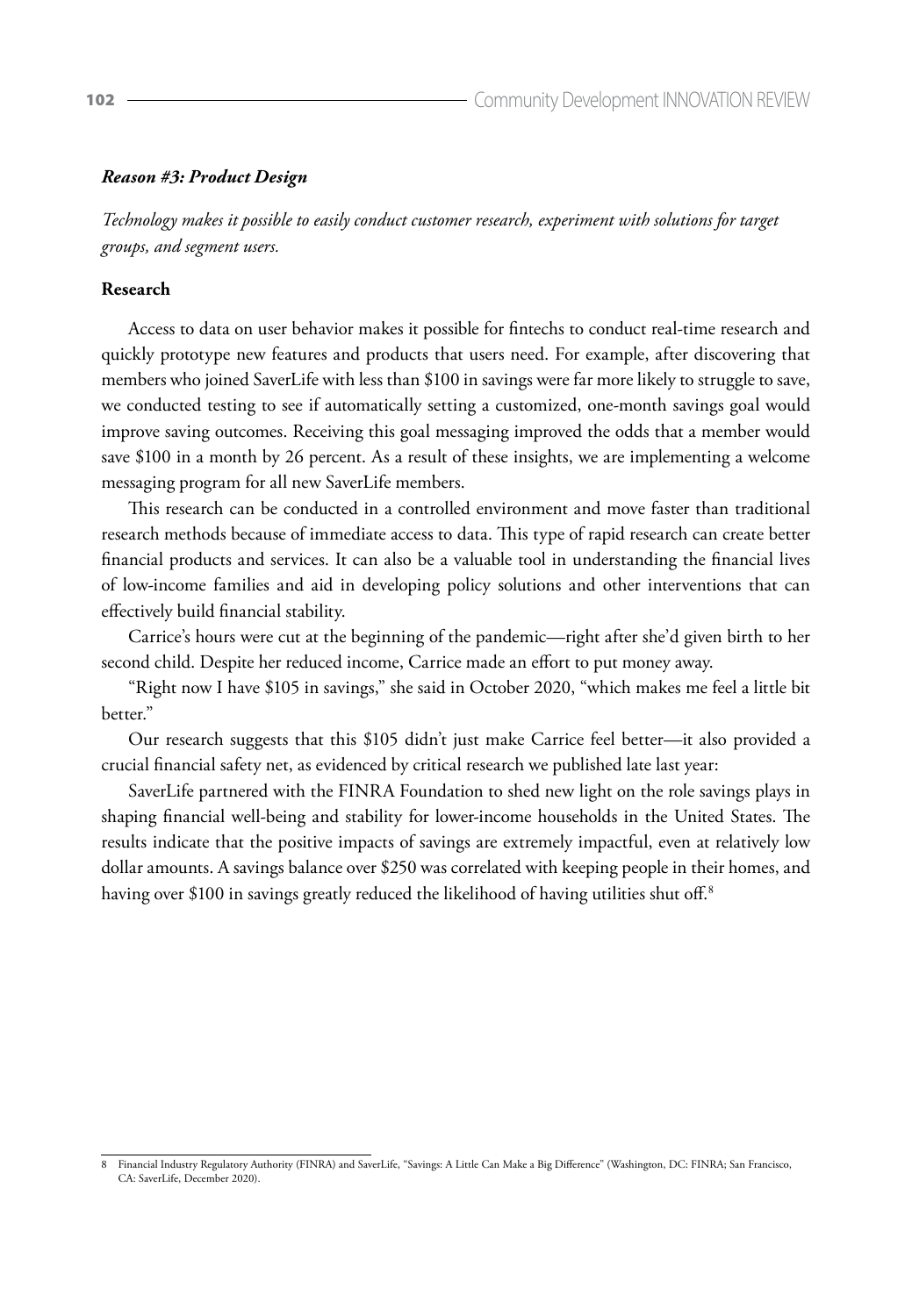

#### **Higher Savings Balances Correlate to Greater Housing Security**

These results are proof that small amounts of savings can make a big difference. Yet many savings programs promote savings in much larger increments, such as three to six months of living expenses. This type of high-dollar savings is simply not an option for many people. SaverLife encourages our members to make savings a habit, regardless of the amount they are able to save.

"You guys definitely taught me that even if it's \$5, that's \$5 you didn't have before," one of our members and emergency grant recipients, Mahiyat, said. "That's \$20 a month more than the month before. It adds up, anything you can put towards yourself."

Studies like this provide direction for savings organizations that can help close access gaps in financial products. Tailoring financial products to incentivize small-dollar savings could help individuals quickly build \$100 in financial security. Fintechs have the technical capability to invest in this kind of research and let it guide the tools we create.

#### **Experimentation**

Digital technology allows fintechs to test simple ways to help people build savings. Prioritizing these experiments allows fintechs to then evolve and improve their products to maximize savings.

In 2020, SaverLife partnered with the Financial Health Network's Leaders Lab to conduct a study examining, among other things, the impact of motivational text messaging on savings rates. $^9$ 

During a nine-week savings challenge, SaverLife tested three different message tones based on three different personas: supportive (inspired by Mother Teresa), empowering (inspired by Michelle Obama), and commanding (inspired by Mr. T).

<sup>9</sup> Financial Health Network Leaders Lab and SaverLife, "Boost Savings with Challenges and Empowering Messages" (Chicago, IL: Financial Health Network Leaders Lab; San Francisco, CA: SaverLife, December 2020).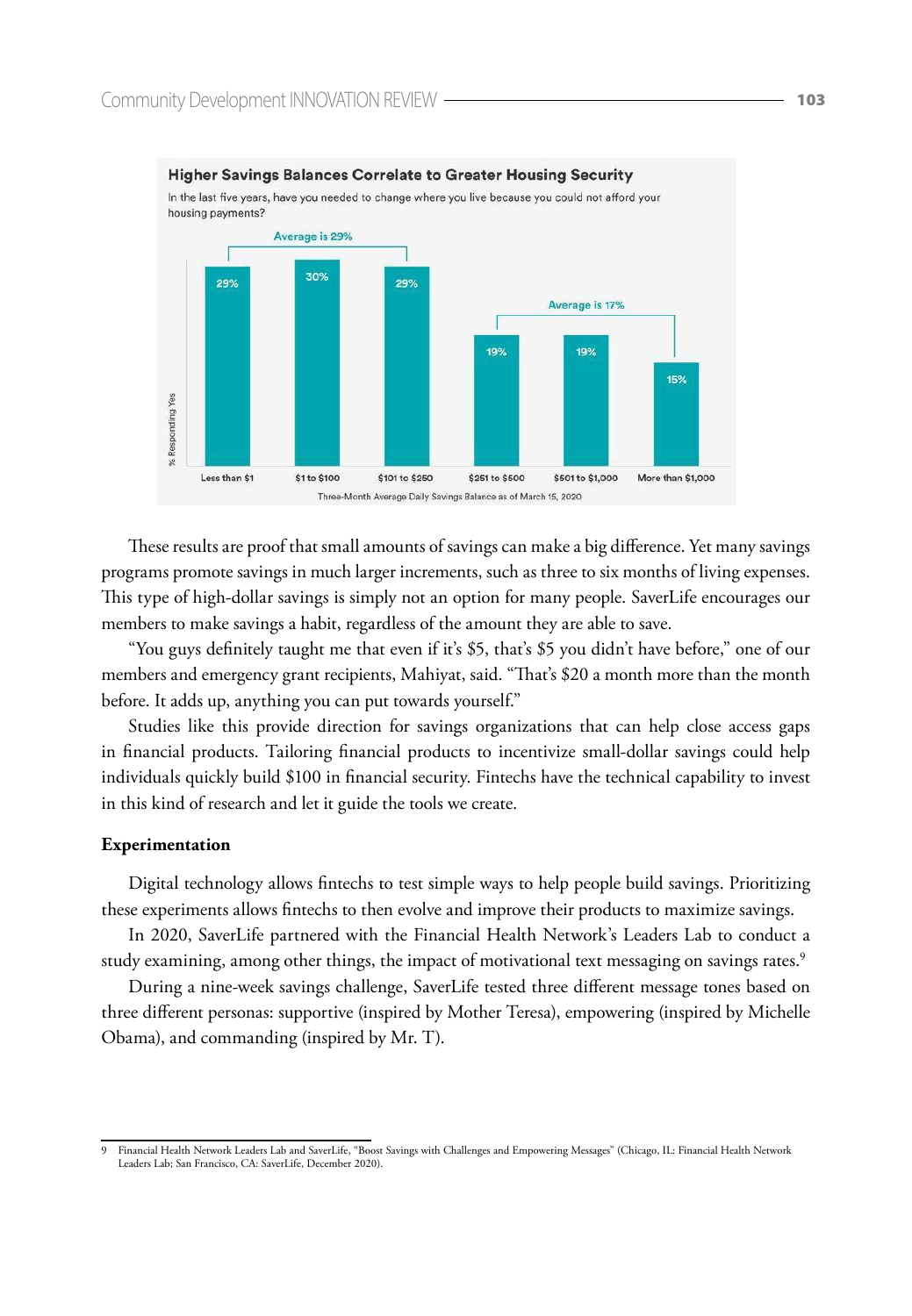| Supportive                                                                                                                                                                              | Empowering                                                                                                                                                          | Commanding                                                                                                                                               |
|-----------------------------------------------------------------------------------------------------------------------------------------------------------------------------------------|---------------------------------------------------------------------------------------------------------------------------------------------------------------------|----------------------------------------------------------------------------------------------------------------------------------------------------------|
| Halfway through the<br>Race to 500, we're<br>40% of the way to<br>our goal of saving \$10<br>million. We'll make it<br>happen, but we've got<br>work to do. Save what<br>you can today! | They never would<br>have thought we'd<br>come this far: halfway<br>through the Race to<br>500, we're 40% of the<br>way to our goal of \$10<br>million. Keep saving! | Halfway through the<br>Race to 500, we're<br>40% of the way to<br>our goal of \$10 million.<br>No more messing<br>around. It's time to<br>save the loot! |
|                                                                                                                                                                                         |                                                                                                                                                                     |                                                                                                                                                          |

The results were surprising. Messages featuring a supportive tone had a negative impact on savings behavior, messages with a commanding tone led to no change, and messages featuring an empowering tone had a positive impact. Those who received messages from the empowering Michelle Obama persona increased savings deposits by 53 percent over six months.

As a nonprofit, SaverLife is committed to publishing the results of our experiments to further advance the financial health sector. This experiment offers simple insights that any savings organization could implement to boost savings. Further experimenting and testing could lead to refinement of these findings and even more impactful results.

## **Segmentation**

Low- to moderate-income individuals are not a monolith. There is no one-size-fits-all savings solution. Tools that work for young mothers may not be effective for elderly veterans, but through segmentation, fintechs have the powerful ability to provide customized tools to target populations.

For example, SaverLife recently discovered that members who join the platform with a balance over \$100 are far more likely to make continuous deposits and grow their balance. We are now testing different ways to engage members with balances under \$100 to jumpstart their saving. SaverLife also found that giving people with a savings balance of under \$100 a one-month goal to save \$100 was an effective challenge to help build their savings balance. Technology enables fintechs to segment users and meet both of these needs at the same time, offering a more effective and personalized experience.

Through creating a continuous feedback loop, we strive to ensure that we are effectively meeting the needs of our members. To this end, we created the Member Panel, a group of 2,200 members representative of the gender, income, and racial makeup of the population we serve. Before building something, we test our assumptions by contacting the Member Panel to get their insights into what they need and how they use our platform.

These advantages make it possible not only for fintechs to adapt more quickly to the needs of low-income individuals, but also to produce more effective innovations that drive real results.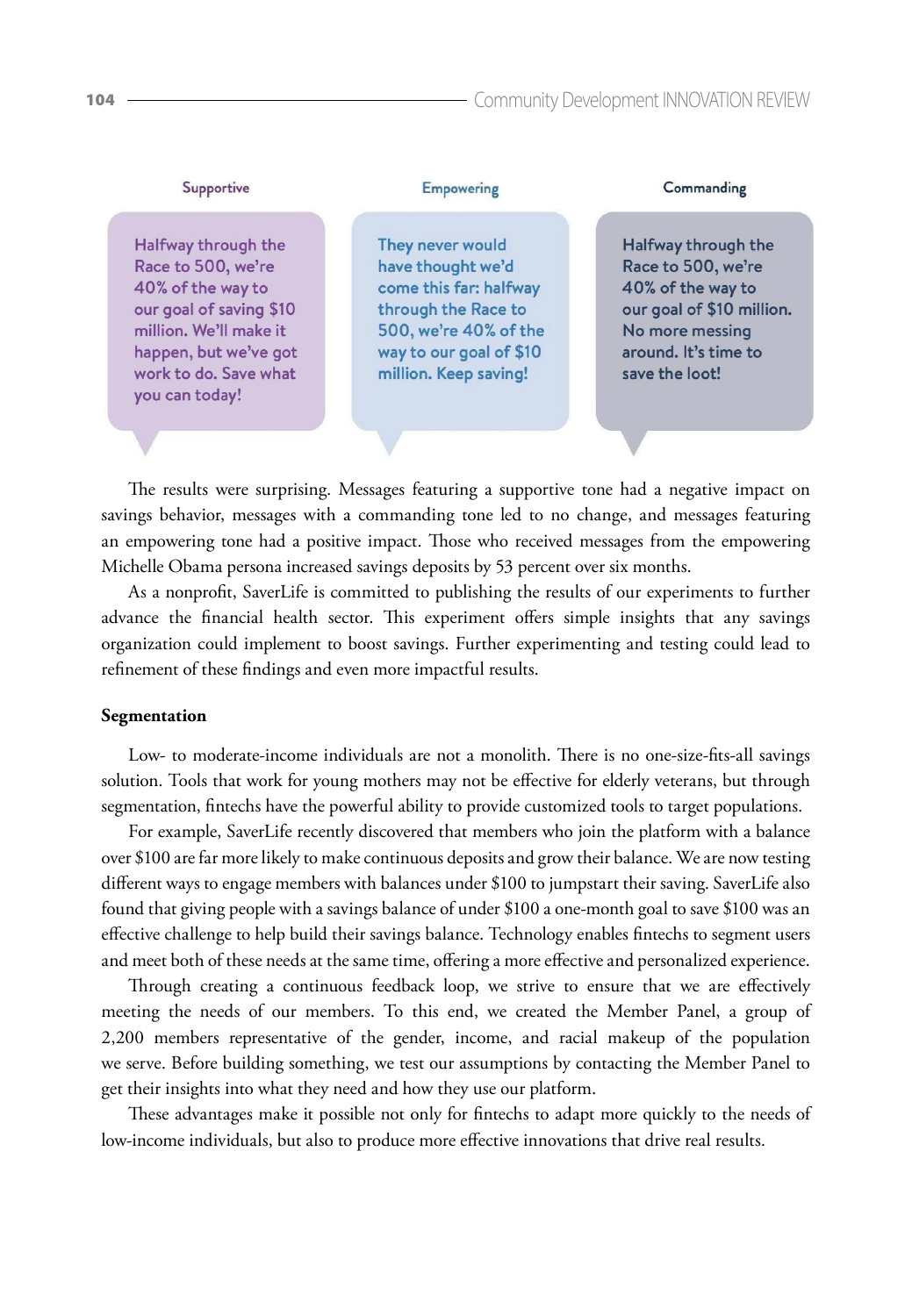## **Managing the Risks of Technology**

Despite the many advantages fintechs bring, there are also potential pitfalls. New barriers caused by a digital divide or lack of trust in technology can prevent target populations from using these services or open them up to new types of risk.

#### *Addressing Potential Risks*

#### **1. Security must be a priority.**

Users of technology platforms trust developers to safeguard sensitive information. Honoring this trust requires making critical investments in data and information security to safeguard against phishing attempts, hackers, and fraudsters. In the nonprofit fintech space, this means that philanthropic organizations—the main source of investment in nonprofit fintech—must also be willing to invest in their information security needs.

## **2. Infrastructure is essential.**

As the pandemic highlighted, it's difficult to move money efficiently to a lot of people, especially when those people may be underbanked. To execute its cash grant program, SaverLife integrated a new technology called HyperWallet, which allowed the organization to offer multiple secure payment methods via ACH, PayPal, Venmo, or a prepaid card. Building this infrastructure upfront can help fintechs ensure they are ready to meet the needs of those they serve when a disaster strikes.

#### **3. Digital barriers must be considered.**

To provide inclusive solutions, fintechs must consider digital barriers. SaverLife has addressed digital barriers by providing clear communications about the security of linking a bank account, as well as providing a mobile-friendly platform that can be joined via web browser and doesn't require access to mobile applications. Our work in communities like Johnstown, PA, and Bluefield, WV, has taught us exactly how important addressing the digital divide is to fostering savings success. Our analysis has found that less digitally literate communities need support to understand how to link their bank account to SaverLife's platform. We are continuing to experiment with ways to better break down these digital barriers.

Fintechs should design products that allow people to gain control of their financial futures with the digital resources available to them, which are often mobile.

## **4. Bad actors can abuse consumer trust and consumer data.**

The agility of technology can attract bad actors such as lenders parading "innovative" financial products in order to subvert consumer protections. Ethical fintechs must prioritize the financial wellbeing of those they serve and avoid using legal loopholes for profit, and regulators must move swiftly to root out bad actors—a major challenge in a rapidly changing tech environment.